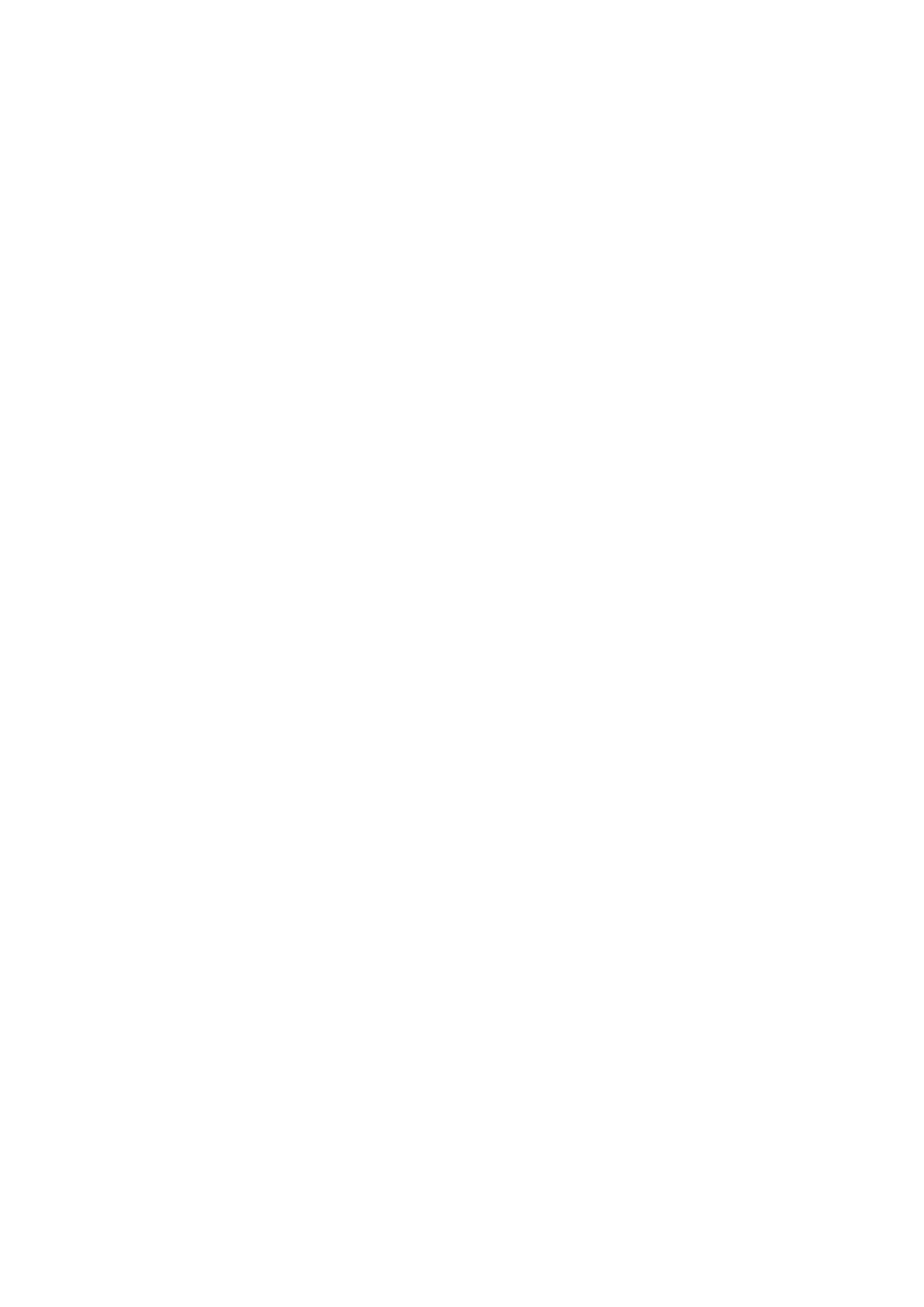# **TABLE OF CONTENTS 8 AUGUST 2019**

| <b>Business</b> | Page No. |
|-----------------|----------|
|                 |          |

| Page No. |  |
|----------|--|
|          |  |

| $\mathbf 1$ . |     | <b>Meeting Conduct</b>                                                                          | 5              |
|---------------|-----|-------------------------------------------------------------------------------------------------|----------------|
|               |     | 1.1 Whakatauki                                                                                  | 5              |
|               |     | 1.2 Apologies                                                                                   | 5              |
|               |     | 1.3 Conflict of Interest Declarations                                                           | 5              |
|               |     | 1.4 Confirmation of Minutes                                                                     | 5              |
|               |     | 1.5 Tawa Community Board Service Award                                                          | 5              |
|               |     | 1.6 Public Participation                                                                        | 5              |
|               |     | 1.7 Items not on the Agenda                                                                     | 5              |
| 2.            |     | <b>Oral Reports</b>                                                                             | $\overline{7}$ |
|               |     | 2.1 Oral Reports 8 August 2019                                                                  | 7              |
| 3.            |     | <b>Reports</b>                                                                                  | 9              |
|               |     | 3.1 Current and Upcoming Consultations and Engagements                                          | 9              |
|               | 3.2 | <b>Tawa Community Board Discretionary fund - Monthly</b><br><b>Allocations June - July 2019</b> | 13             |
|               | 3.3 | <b>Forward Programme</b>                                                                        | 19             |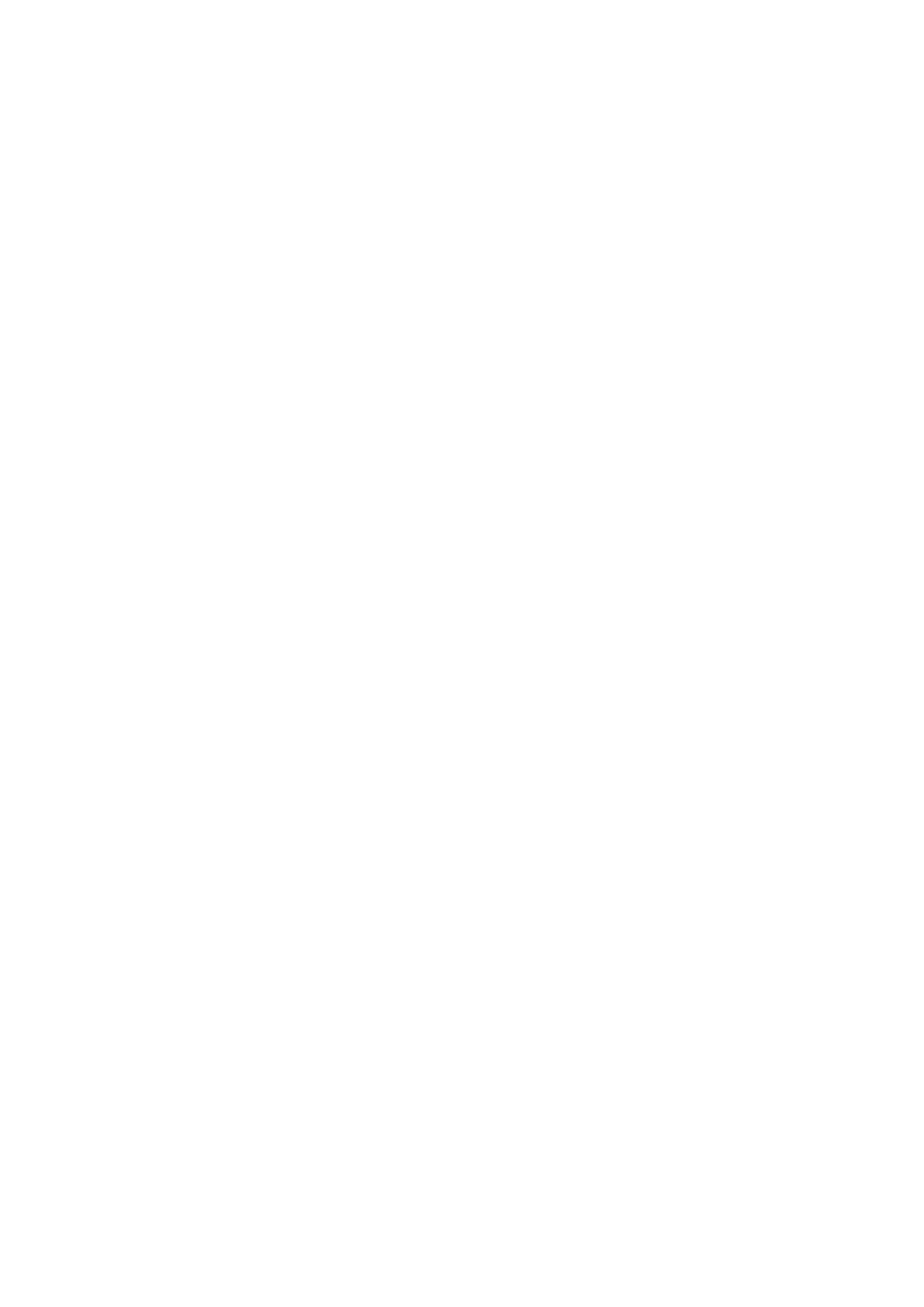## <span id="page-4-0"></span>**1. Meeting Conduct**

#### **1. 1 Whakatauki**

A whakatauki will be read to open the meeting.

#### <span id="page-4-1"></span>**1. 2 Apologies**

The Chairperson invites notice from members of apologies, including apologies for lateness and early departure from the meeting, where leave of absence has not previously been granted.

#### <span id="page-4-2"></span>**1. 3 Conflict of Interest Declarations**

Members are reminded of the need to be vigilant to stand aside from decision making when a conflict arises between their role as a member and any private or other external interest they might have.

#### <span id="page-4-3"></span>**1. 4 Confirmation of Minutes**

The minutes of the meeting held on 13 June 2019 will be put to the Tawa Community Board for confirmation.

#### <span id="page-4-4"></span>**1. 5 Tawa Community Board Service Award**

A Tawa Community Board Service Award may be presented.

#### <span id="page-4-6"></span>**1. 6 Public Participation**

A maximum of 60 minutes is set aside for public participation at the commencement of any meeting of the Council or committee that is open to the public. Under Standing Order 3.23.3 a written, oral or electronic application to address the meeting setting forth the subject, is required to be lodged with the Chief Executive by 12.00 noon of the working day prior to the meeting concerned, and subsequently approved by the Chairperson.

#### <span id="page-4-5"></span>**1. 7 Items not on the Agenda**

Any item not on the agenda may only be discussed if a motion to discuss the item is passed by a unanimous resolution of the meeting; and:

- 1. The item is a minor item relating to the general business of the local authority; and
- 2. The Chairperson explains at the beginning of the meeting, at a time when it is open to the public, that the item will be discussed at the meeting but no resolution, decision or recommendation may be made in respect of that item except to refer that item to a subsequent meeting for further discussion; and
- 3. The Chairperson explains to the meeting why the item is not on the agenda and the reason why discussion of the item cannot be delayed.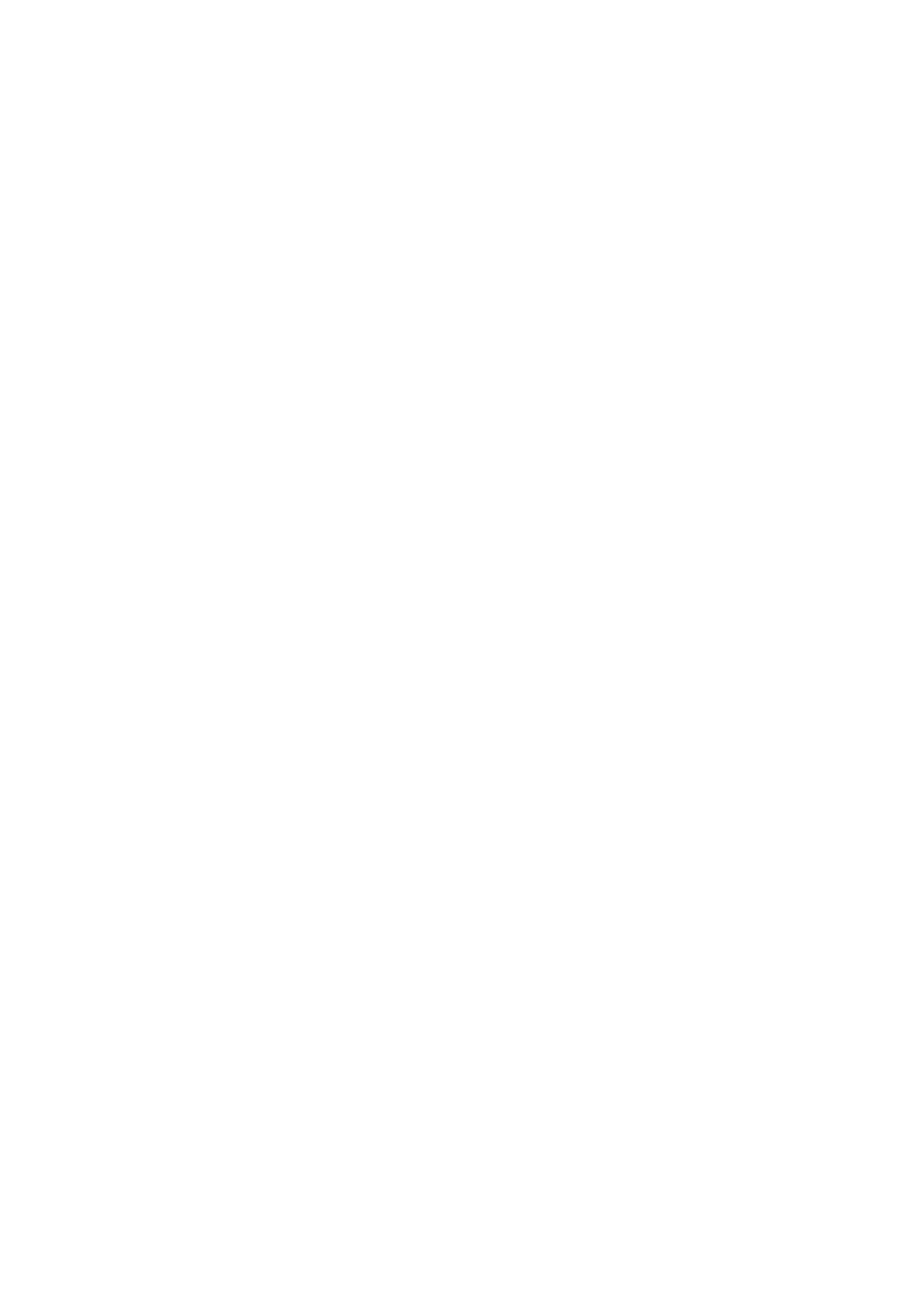# <span id="page-6-1"></span><span id="page-6-0"></span>**2. Oral Reports**

# **ORAL REPORTS 8 AUGUST 2019**

# **Purpose**

- 1. Oral reports provide an opportunity for Council officers, guests and Tawa Community Board members to share updates on relevant issues.
- 2. The following oral reports are scheduled to be delivered at this meeting:
	- a. Police Update Yvette Mckelvie (Community Engagement Supervisor)
	- b. Community Learning Steve Conroy (HOD Languages)
	- c. Wellington Water Mohammed Hassen (Principal Engineer Stormwater Engineering)
	- d. City Planning Tim Johnstone (Principal Advisor Planning)
	- e. Tawa Community Board members' updates.

# **Recommendation/s**

That the Tawa Community Board:

- 1. Receives the information.
- 2. Thanks the presenters for their oral reports.

# **Attachments**

Nil

| Author     | Helena Patuwai, Elected Member Support Advisor                     |
|------------|--------------------------------------------------------------------|
| Authoriser | Crispian Franklin, Team Leader, Elected Member Support<br>Advisors |
|            |                                                                    |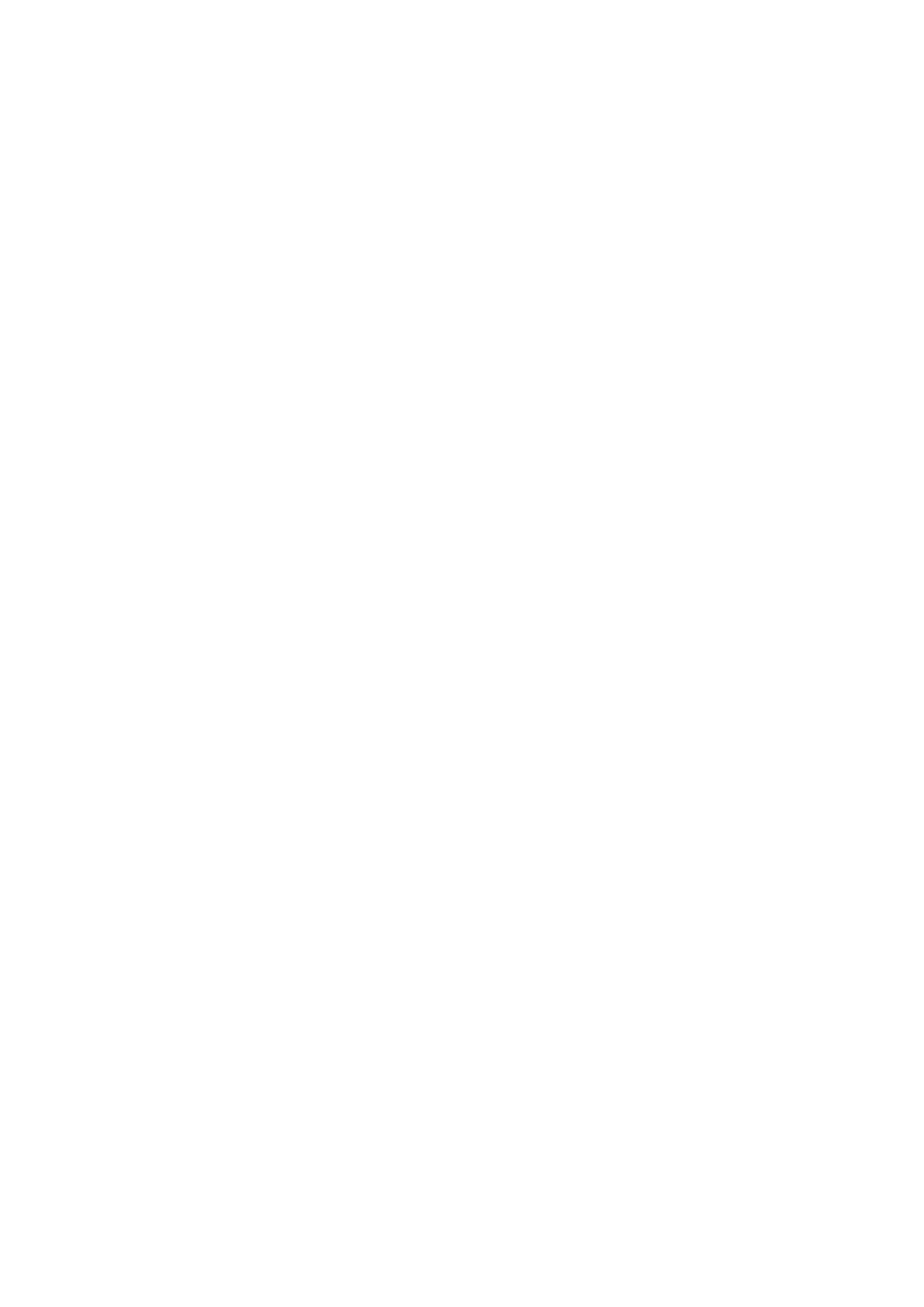# <span id="page-8-1"></span><span id="page-8-0"></span>**3. Reports**

# **CURRENT AND UPCOMING CONSULTATIONS AND ENGAGEMENTS**

## **Purpose**

1. To provide the Tawa Community Board with an update on the current items Council is seeking public feedback on and to advise the Board on upcoming consultations or surveys the Council is undertaking.

## **Recommendation/s**

That the Tawa Community Board:

1. Receive the information.

## **Discussion**

2. The current consultations and engagements are as follows:

#### a. **Traffic Resolutions – Bus Stop Changes – July 2019**

The Council is seeking feedback from public on nine proposed new traffic resolutions for Wellington. The resolutions are for a variety of bus stop changes. The deadline for feedback is 5.00pm, 19 July 2019.

Website link: [https://wellington.govt.nz/have-your-say/public](https://wellington.govt.nz/have-your-say/public-inputs/consultations/open/traffic-resolutions---bus-stop-changes---july-2019)[inputs/consultations/open/traffic-resolutions---bus-stop-changes---july-2019](https://wellington.govt.nz/have-your-say/public-inputs/consultations/open/traffic-resolutions---bus-stop-changes---july-2019)

#### b. **Alcohol Fees Bylaw (round 2)**

The Council is proposing to increase the fees it collects from licencing services under the Sale and Supply of Alcohol Act 2012. In 2017/18 the Alcohol Licencing service fees recovered by the Council covered 68 percent of the licensing cost with the additional 32 percent being made up from rates. The Sale and Supply of Alcohol Act 2012 allows the Council to collect fees to recover the total costs for its alcohol licencing functions.

Without an increase in 2019/20 it is expected that fees will only cover approximately 60 percent of licensing costs with the balance paid by rates. The Council is proposing to increase the level of the fees to recover 85 percent of the costs incurred by the Council to administer alcohol licencing. Any remaining costs will continue to be subsidised by rates. This increase is planned to be made over a 2-year period. The deadline for feedback is 9.00am, 29 July 2019.

Website link: [https://wellington.govt.nz/have-your-say/public](https://wellington.govt.nz/have-your-say/public%20inputs/consultations/open/alcohol-fees-bylaw-round-2)  [inputs/consultations/open/alcohol-fees-bylaw-round-2](https://wellington.govt.nz/have-your-say/public%20inputs/consultations/open/alcohol-fees-bylaw-round-2)

c. **Smarter ways to manage city parking**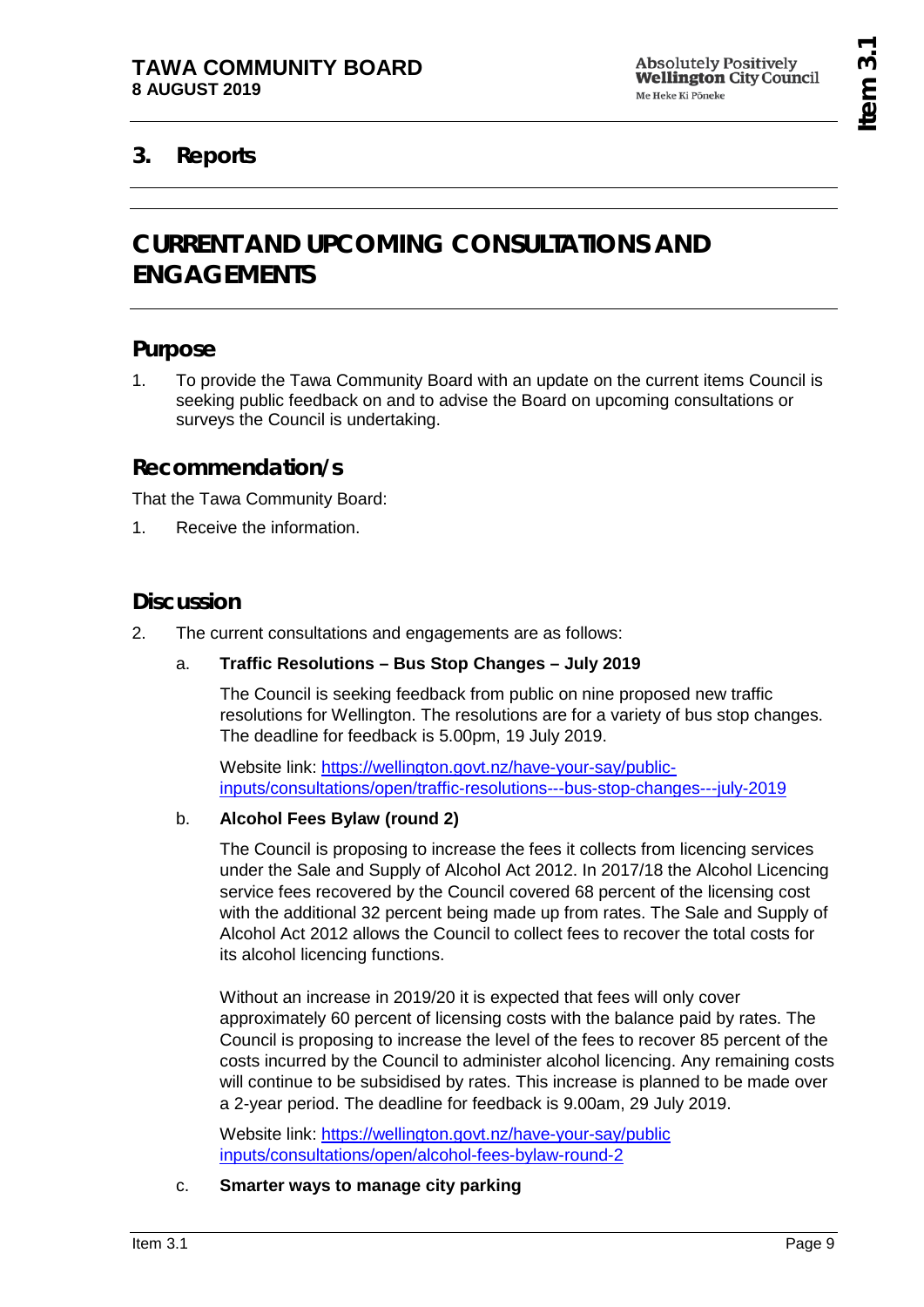Over the next 30 years, Wellington will be home to another 50,000-80,000 residents and many more workers will commute in from the wider region. To accommodate this growth, there is a need for a more efficient transport system that makes better use of the limited road space. This means moving more people using fewer vehicles; more public transport use, walking and cycling and fewer people driving and parking in busy areas.

Wellington has been a leader in the climate change area in the past. Te Atakura – First to Zero sets out an ambitious series of challenges to further reduce the city's carbon emissions. Road transport emissions comprise approximately 37% of those emissions. How parking is managed can support many of the proposed emissions reduction initiatives such as prioritising road space for active and public transport modes, allocating more on-street parking spaces for car share vehicles, electric vehicle charging and pick up/drop off services. The price of parking can also be used to influence what vehicles people drive plus how often and where they drive. Submission deadline is 5.00pm, 30 August 2019.

Website link:<https://letstalk.wellington.govt.nz/managecityparking>

- 3. The upcoming consultations and engagements are as follows:
	- a. Carrara Park Playground Upgrade (start date: 19 July 2019)
	- b. Newlands Park Upgrade (start date: 22 July 2019)

# **Options**

4. Should the Board wish to participate in the consultations, there is no requirement for the Board to formally ratify this.

## **Attachments**

Nil

| Author     | Helena Patuwai, Elected Member Support Advisor                     |
|------------|--------------------------------------------------------------------|
| Authoriser | Crispian Franklin, Team Leader, Elected Member Support<br>Advisors |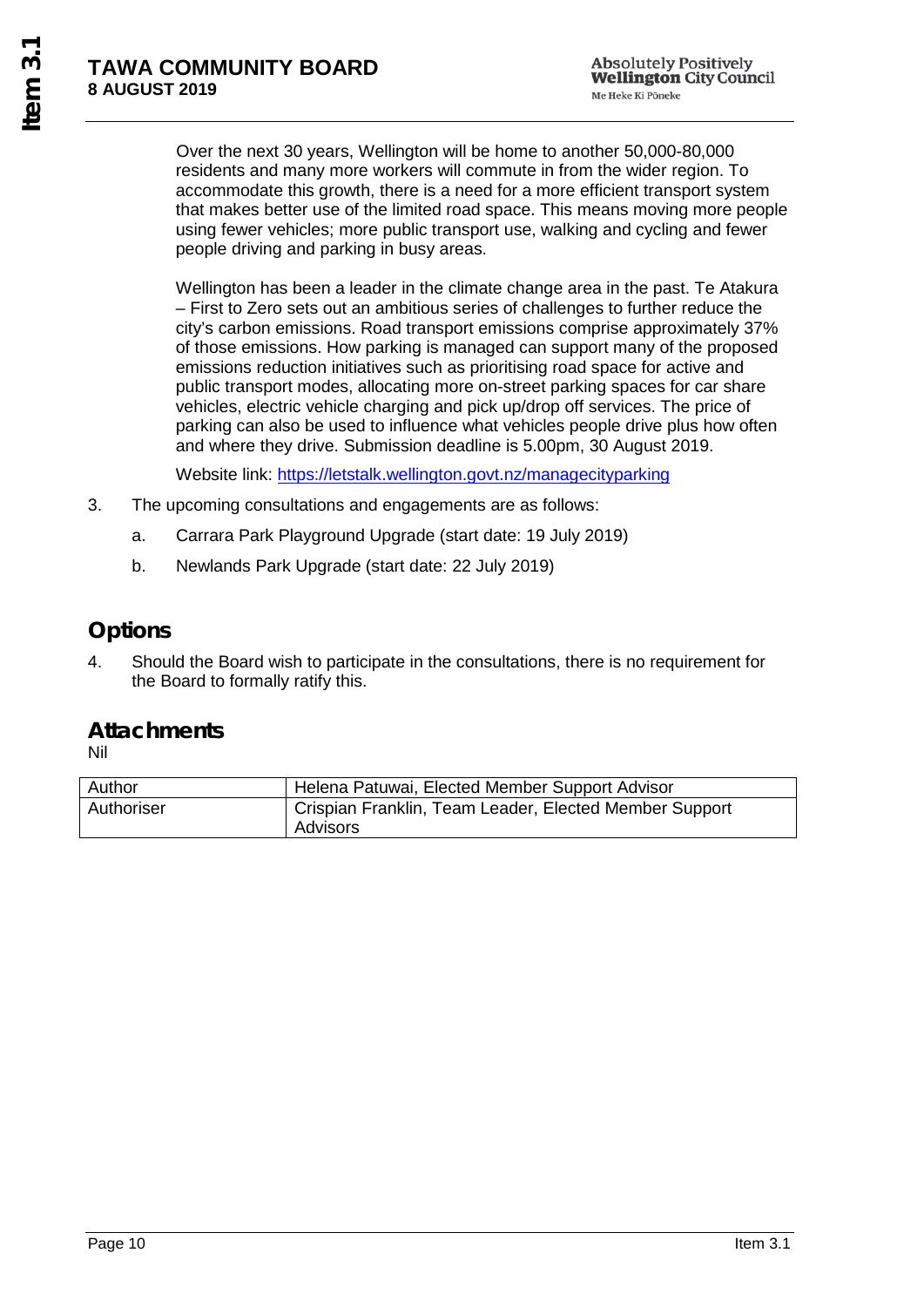Absolutely Positively<br>**Wellington** City Council Me Heke Ki Põneke

# **SUPPORTING INFORMATION**

**Engagement and Consultation**

The above engagements and consultations are in line with the Council's Significance and Engagement Policy and Section 83 of the Local Government Act 2002.

**Treaty of Waitangi considerations** N/A

**Financial implications** N/A

**Policy and legislative implications** a. Revised road layout for Wakefield Street – Policy and legislative implications have yet to be determined.

b. The parking policy review takes into consideration the following: Let's Get Wellington Moving Project, Wellington City Council Transport Projects, the Planning for Growth Project, and Te Atakura – First to Zero Blueprint.

**Risks / legal**  N/A

**Climate Change impact and considerations** The parking policy review is in line with Te Atakura – First to Zero, to further reduce the city's carbon emissions.

**Communications Plan** N/A

**Health and Safety Impact considered** N/A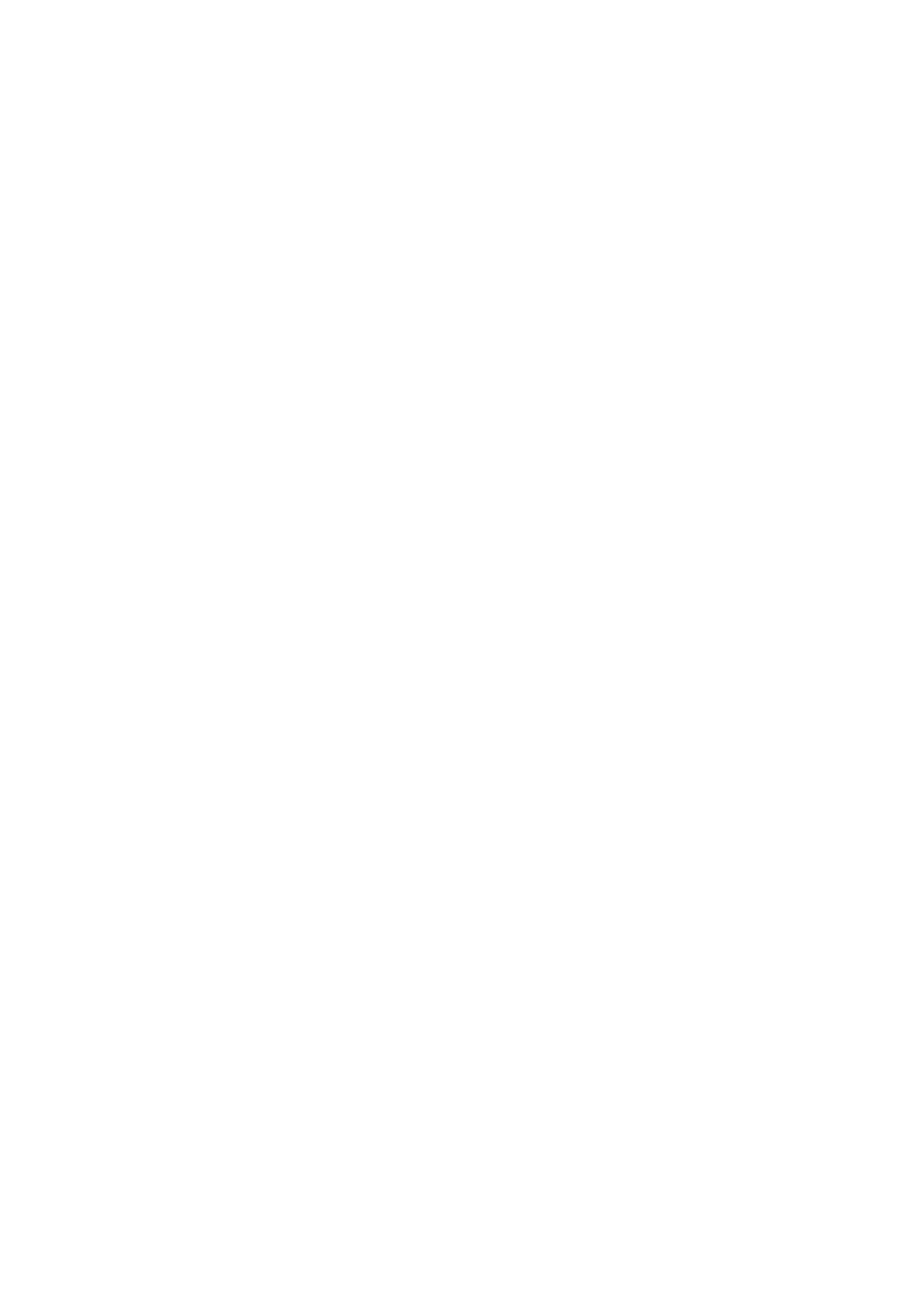# <span id="page-12-0"></span>**TAWA COMMUNITY BOARD DISCRETIONARY FUND - MONTHLY ALLOCATIONS JUNE - JULY 2019**

## **Purpose**

1. To approve by resolution the spending of the Tawa Community Board Discretionary fund.

## **Recommendation/s**

That the Tawa Community Board:

- 1. Receives the information.
- 2. Note the Discretionary Fund for 2018/2019 financial year is now nil.

## **Background**

- 2. The Tawa Community Board's Discretionary Fund is administered by Wellington City Council and is approximately \$10,000 exclusive of GST per annum.
- 3. At every Board meeting, the Board decide whether to make any payments from its Discretionary Fund for projects that directly benefit residents or organisations in Tawa. The payments are authorised by passing a resolution stating the amount of the payment/s, what the payment/s is to be used for and who it is they are going to.

## **Discussion**

- 4. In June and July 2019 the following was spent from the Tawa Community Board Discretionary fund.
	- \$3439.99
- 5. The Board is not required to pass these recommendations if they do not wish to.
- 6. A further report will be bought to the next meeting for the month for August.
- 7. The financial report shows Dicretionary Funding for 2018/2019 financial year.
	- Tawa Discretionary Fund 2018/2019 of \$10,047.14
	- Purchases made in the financial year 2018/2019 of \$8,088.86
	- Dem Services credit for \$3,758.00
	- Credit received 2019-20 for \$3,283.17
	- Accurals for expenses incurred in process of \$8,999.45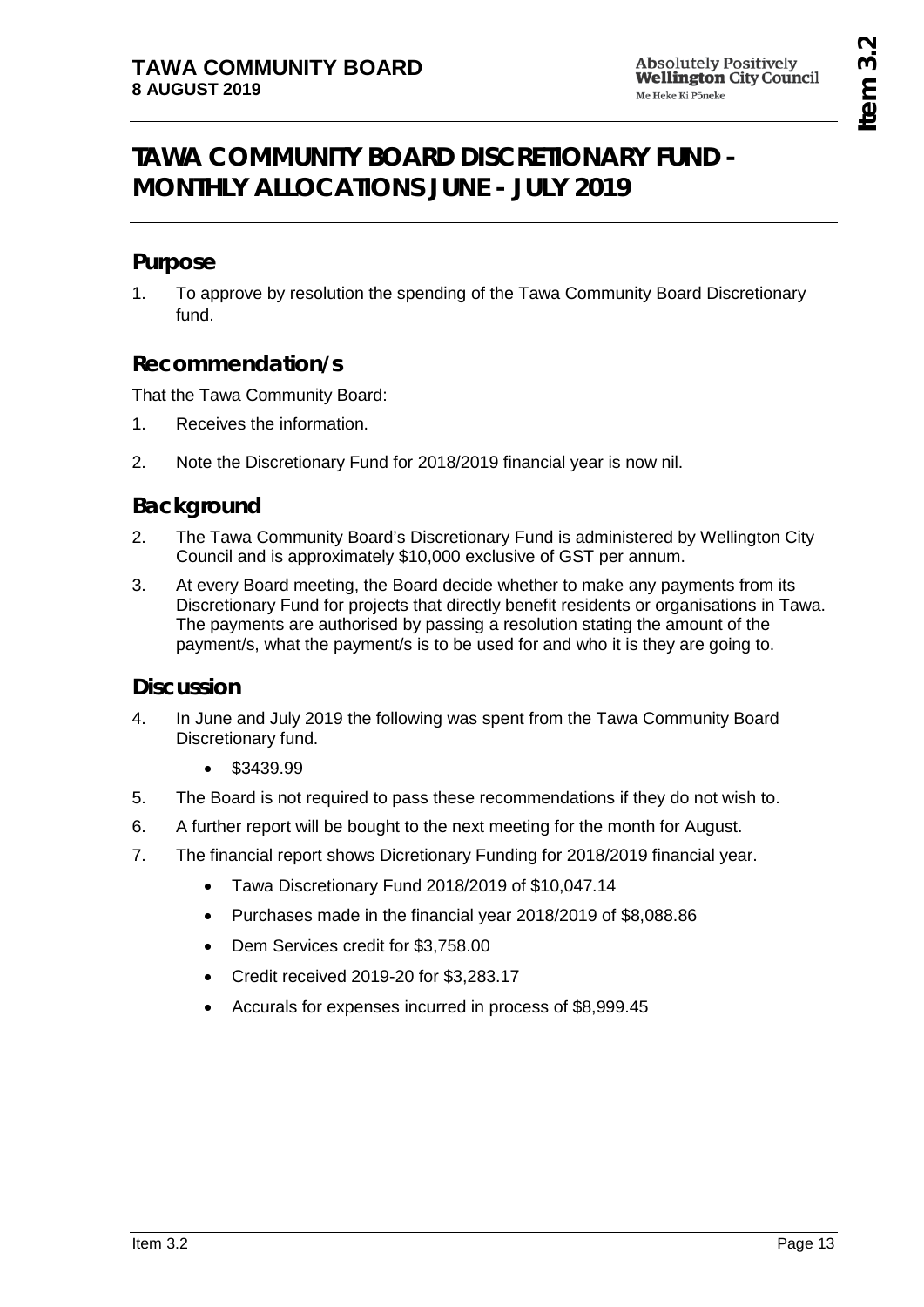## 8. Discretionary Funding' for 2018/2019 financail year

|     | DF 2018/19                         | \$10,047.14                            |
|-----|------------------------------------|----------------------------------------|
|     | Purchases 2018/19                  | \$8088.86<br>\$1,958.28                |
| $+$ | <b>DS</b> credit<br>2019/20 credit | \$3,758.00<br>\$3,283.17<br>\$7,041.17 |
|     | Accural expenses<br><b>Balance</b> | \$8,999.45                             |

# Attachments<br>Attachment 1.

Tawa Community Board Discretionary Fund June-July 2019 Page 15

| Author     | Helena Patuwai, Elected Member Support Advisor                     |
|------------|--------------------------------------------------------------------|
| Authoriser | Crispian Franklin, Team Leader, Elected Member Support<br>Advisors |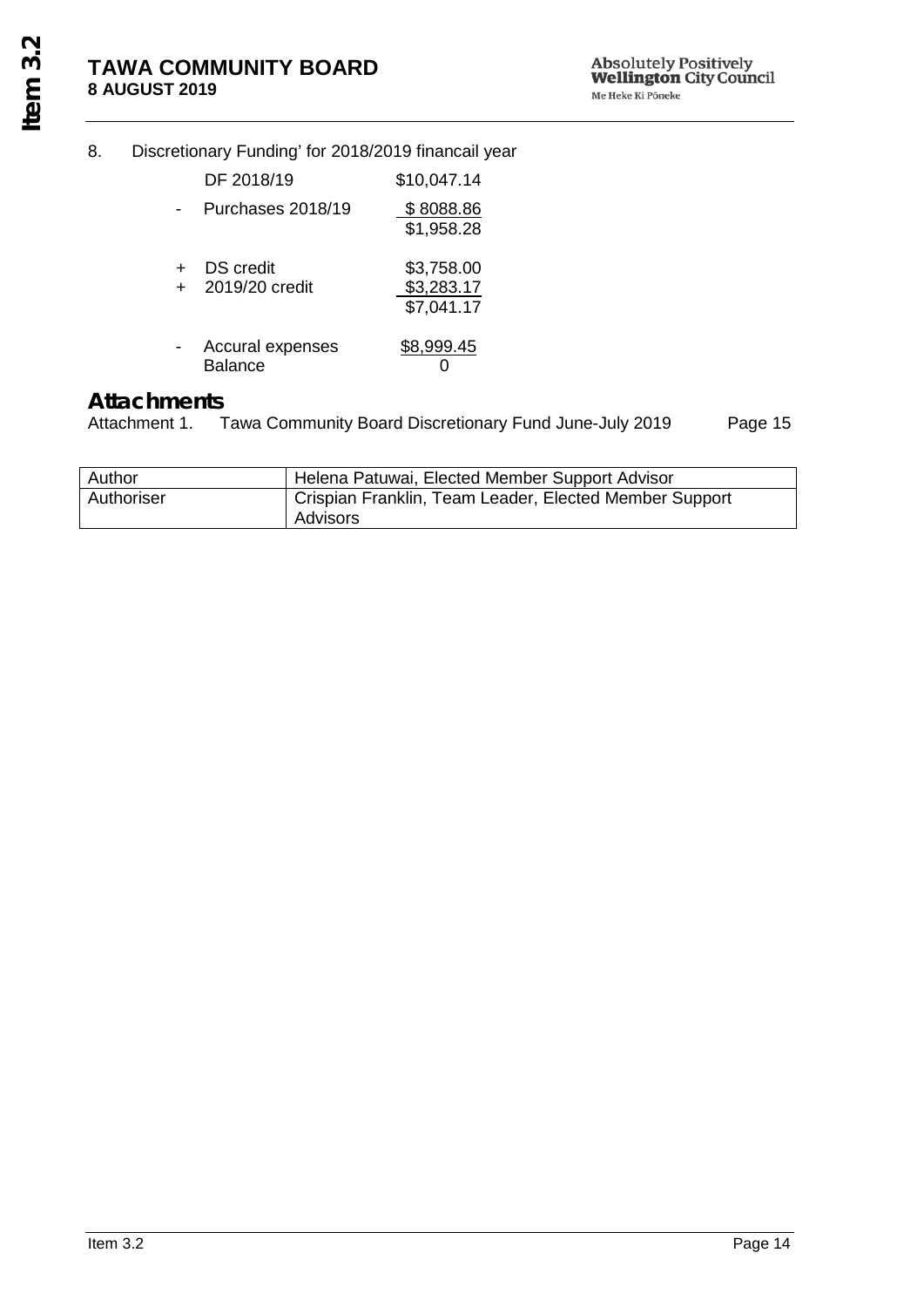# **SUPPORTING INFORMATION**

**Engagement and Consultation** Not applicable

**Treaty of Waitangi considerations** Not applicable

**Financial implications**

Proactively manage the process of the Tawa Community Board Discretionary fund

**Policy and legislative implications** Not applicable

**Risks / legal**  Not applicable

**Climate Change impact and considerations** Not applicable

**Communications Plan** Not applicable

**Health and Safety Impact considered** Not applicable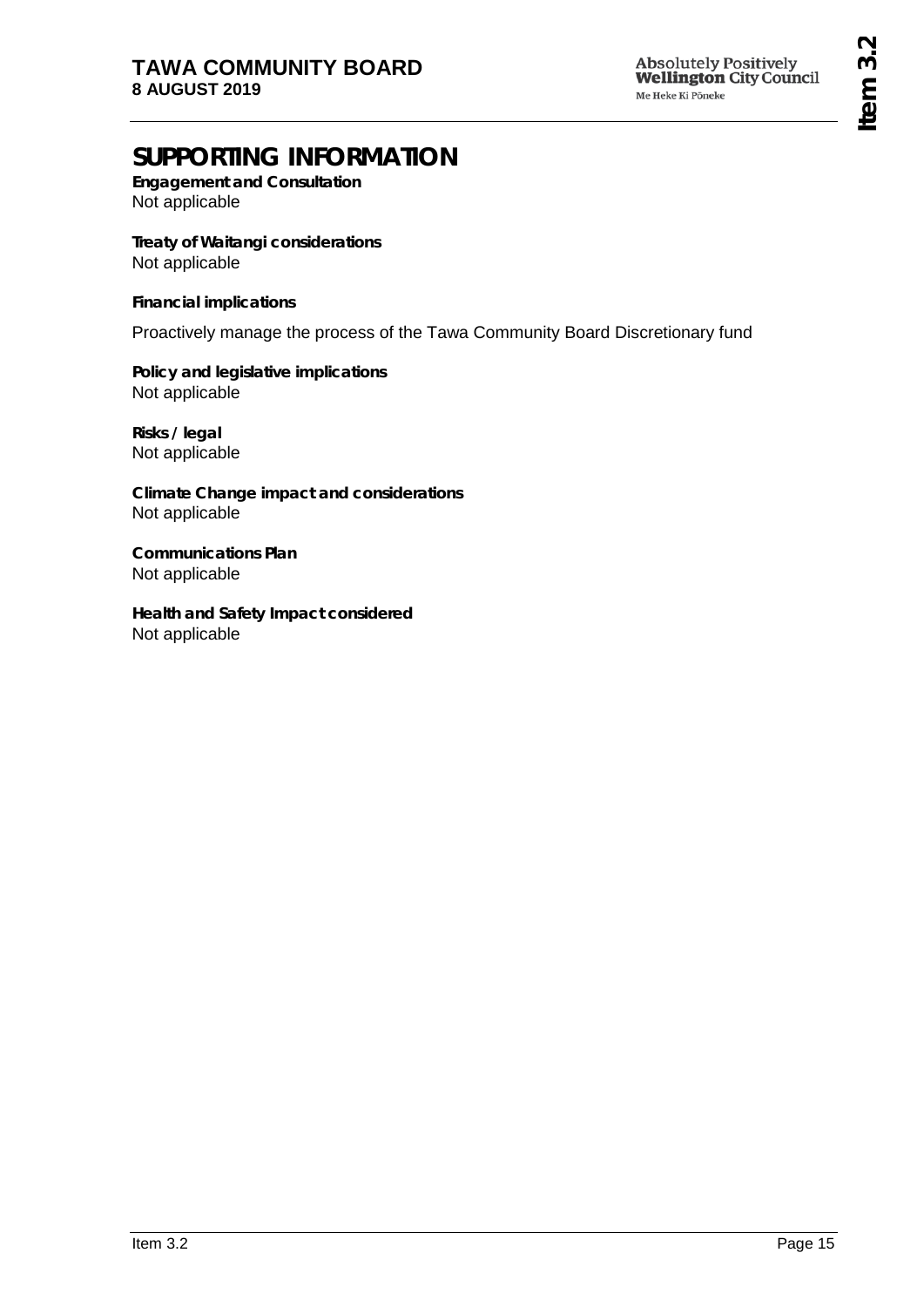Tawa Community Board - Discretionary Fund 2018/19 to June 19

Please note that figures here have been stated exclusive of GST where possible.

Discretionary Fund 2018/19 - Financial results up to June 2019

As at June 2019, including passed resolutions, the available balance of the Fund is \$0

| <b>Starting Balance of Fund</b>                          |          |                        |
|----------------------------------------------------------|----------|------------------------|
| Purchases made in the current financial year (2018/2019) | 8,088.86 | Please refer to Note A |
| Dem Services credited                                    | 3,758.00 | Please refer to Note B |
| Resolutions from meetings in 2018/2019 financial year    |          | Please refer to Note D |
| Internal printing and design costs incurred in 2018/2019 |          |                        |
| Credit to be received in 2019/2020 for TCB Training      | 3,283.17 | Please refer to Note C |
| Accruals for expenses incurred but not paid              | 8,999.45 |                        |
| <b>Available balance of Fund FY 208-19</b>               | ۰        |                        |

**A copy of the statement of financial performance has been included as an Appendix to this report.**

\***Note A:** Charges incurred during financial year (excludes printing and design costs - See note D)

\***Note B:** Relates to resolutions passed during the current financial year

\***Note C:** Relates June 2019 Accruals for costs incurred but not yet paid.

**\*Note D:** These costs relate to creative services recharges.

#### Note A: Purchases made in 2019 - \$8,088.86

| <b>Date</b> | <b>Item Decryption</b>            | <b>Amount</b> | <b>Commentary</b>      |  |
|-------------|-----------------------------------|---------------|------------------------|--|
|             |                                   |               |                        |  |
| 21/06/2018  | Robyn Parkinson                   |               | 155.65 Robyn Parkinson |  |
| 8/08/2018   | <b>Seed Funding - Rat Traps</b>   |               | 250.00 Pest Free Tawa  |  |
| 9/08/2018   | <b>Donation from Tawa Comm</b>    |               | 959.63 Tawa Borough    |  |
| 9/08/2018   | <b>Donation from Tawa Comm</b>    |               | 250.00 Menzshed Tawa I |  |
| 12/10/2018  | <b>Tawa National Shakeout Day</b> |               | 379.00 Adprint Lt      |  |
| 18/10/2018  | advertising                       |               | 100.00 Lucas M         |  |
| 13/11/2018  | <b>Margaret Lucas</b>             |               | $67.64$ Lucas M        |  |
| 26/11/2018  | <b>Trophies/Engraving</b>         |               | 715.00 Stella Cre      |  |
| 26/11/2018  | <b>Trophies Tawa Citizenship</b>  |               | 405.00 Stella Cre      |  |
| 13/12/2018  | <b>Tawa Community Board</b>       |               | 1,004.42 Excel Digi    |  |
| 17/12/2018  | <b>Water Kit Supplies</b>         |               | 46.14 Jill Day         |  |
| 22/03/2019  | <b>Tawa Catering</b>              |               | 41.74 Sir Breadwins    |  |
| 9/04/2019   | <b>TCB Meeting Venue Change</b>   |               | 276.51 Adcorp          |  |
| 11/04/2019  | <b>TCB Meeting Catering</b>       |               | 58.00 Sir Breadwins    |  |
| 17/04/2019  | Manual Payment 26/4/2019          |               | 342.61 Accommodation - |  |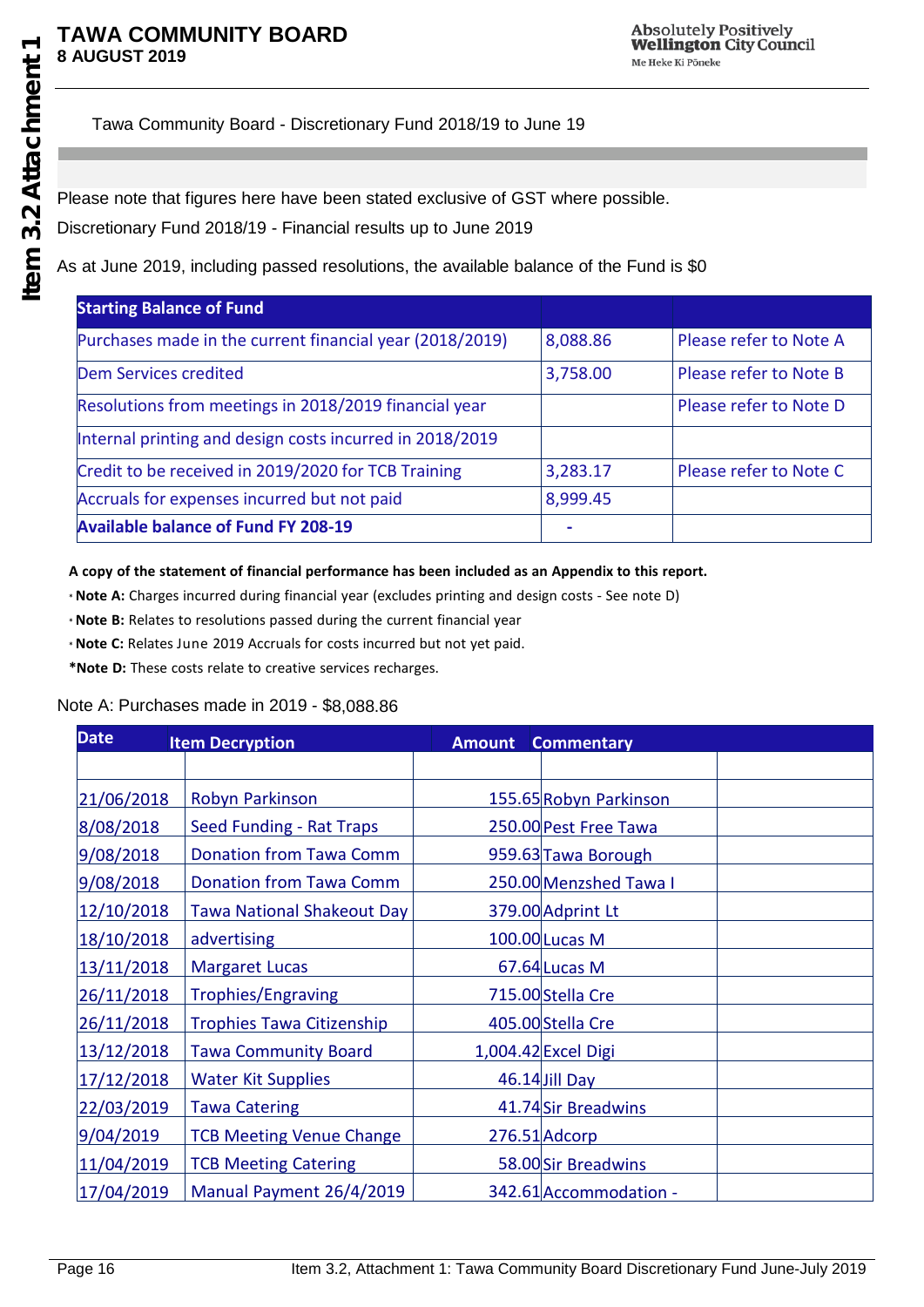| 1/04/2019    | TCB tvTV and installation         |            | 2,044.85 Noel Leemings    |  |
|--------------|-----------------------------------|------------|---------------------------|--|
|              |                                   |            |                           |  |
| 14/04/2019   | The Devon Hotel                   |            | 658.17 Accommodation -    |  |
| 30/04/2019   | <b>LANGHAM ELIZABET</b>           |            | 20.00 Ticket Amendment    |  |
| 30/04/2019   | PARKINSON/ROBYN WLG-              |            | 43.48 Domestic Air Travel |  |
| 30/04/2019   | LANGHAM/ELIZABE WLG-              |            | 43.48 Domestic Air Travel |  |
| 6/05/2019    | <b>Travel in New Plymouth</b>     |            | 123.19 Robyn Parkinson    |  |
| 5/06/2019    | <b>K&amp;K Goldstone Holdings</b> |            | 104.35 Piano Pickup       |  |
| <b>Total</b> |                                   | \$8,088.86 |                           |  |
|              |                                   |            |                           |  |

Items Credited or to be credited:

| <b>Date</b>  | <b>Item Decryption</b>                     | <b>Commentary</b>        |
|--------------|--------------------------------------------|--------------------------|
|              | Dem Services credited                      | \$3,758.00 credited      |
|              | Credit to be received in 2019-2020 for TCB | \$3283.17 To be credited |
| <b>Total</b> |                                            | \$7041.17                |

Note C: June 2019 year end Accruals FY 2018/19

| <b>Date</b>  | <b>Item Decryption</b>                | <b>Amount</b> | <b>Commentary</b>                                      |
|--------------|---------------------------------------|---------------|--------------------------------------------------------|
|              | Hanging baskets - Richard Herbert     |               | 1,000.00 June 2019 accruals as invoices not received   |
|              | <b>Linden Community meeting</b>       |               | 50.00 June 2019 accruals as invoices not received      |
|              | Menzshed                              |               | 500.00 June 2019 accruals as invoices not received     |
|              | <b>Photo frames - Malcolm Sparrow</b> |               | 500.000 June 2019 accruals as invoices not received    |
|              | Piano - Lis Langham Project           |               | 1,495.65 June 2019 accruals as invoices not received   |
|              | <b>WREMPO morning tea - Margaret</b>  |               | 200.00 June 2019 accruals as invoices not received     |
|              | Scouts (delivering mail)              |               | 500.00 June 2019 accruals as invoices not received     |
|              | <b>Tawa Borough Scholarship</b>       |               | 1,753.80 June 2019 accruals as invoices not received   |
|              | <b>TCB Newletter</b>                  |               | 1,000.00 June 2019 accruals as invoices not received   |
|              | <b>Linden Pamper Event</b>            |               | 1,000.00 June 2019 accruals as invoices not received   |
|              | Linden Pamper Event                   |               | \$1,000.00 June 2019 accruals as invoices not received |
|              | <b>Tawa Community Patrol</b>          |               | \$1,000.00 June 2019 accruals as invoices not received |
| <b>Total</b> |                                       | \$8,999.45    |                                                        |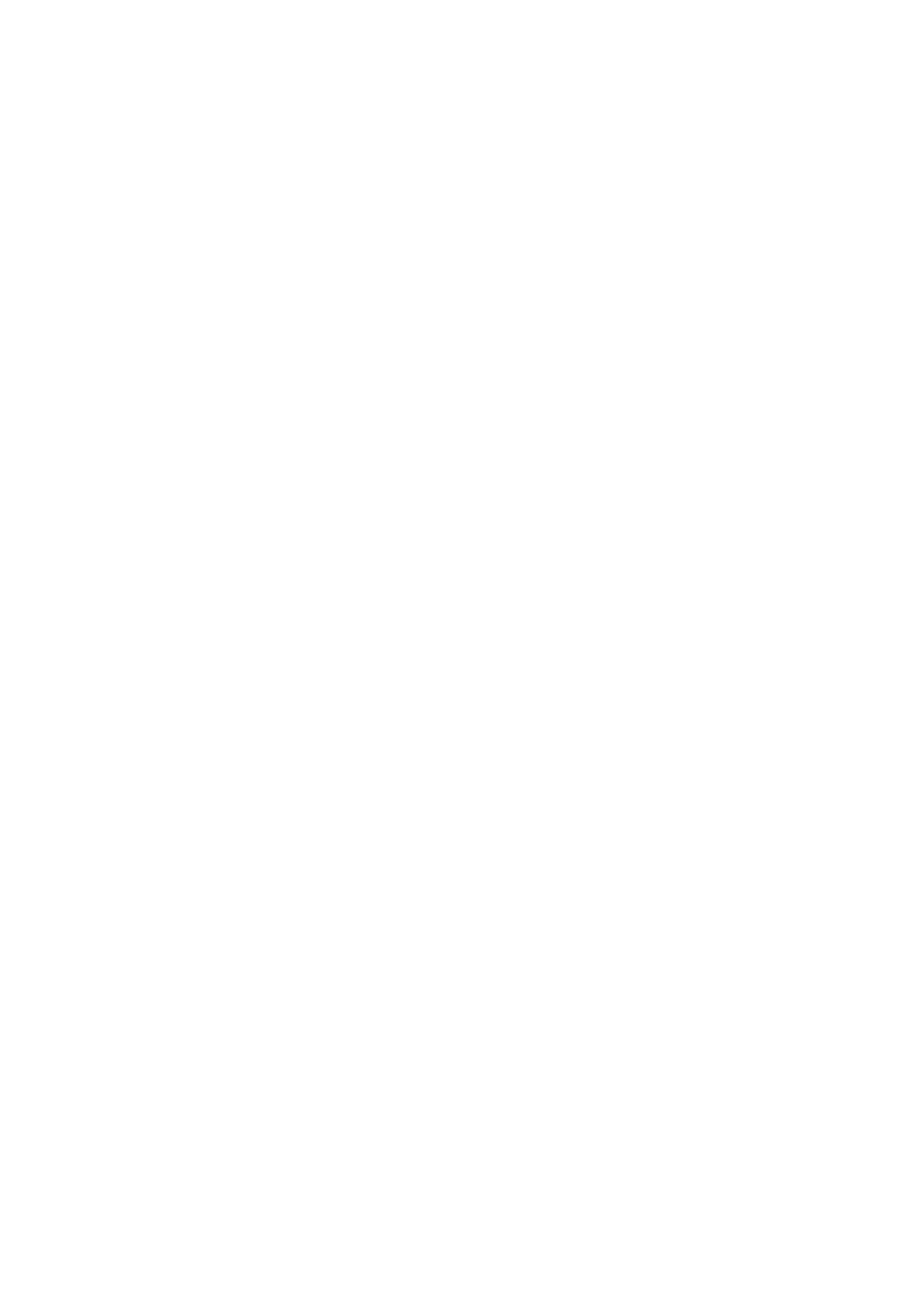# <span id="page-18-0"></span>**FORWARD PROGRAMME**

# **Purpose**

1. To provide the Tawa Community Board with a draft work programme for its amendment and approval.

# **Recommendation/s**

That the Tawa Community Board:

- 1. Receive the information.
- 2. Approve its current draft work programme subject to any alterations, additions or deletions deemed necessary.

# **Discussion**

| Thursday, 19 September 2019 |                                                                          |  |
|-----------------------------|--------------------------------------------------------------------------|--|
| <b>Oral Reports:</b>        |                                                                          |  |
| $\circ$                     | Transpower New Zealand Limited (Geoff Wishart)                           |  |
| $\circ$                     | Let's Get Wellington Moving (David Chick)                                |  |
| $\circ$                     | Youth Council (Dominic Tay)                                              |  |
| $\Omega$                    | Tawa Community Board Members Reports (standing item)                     |  |
| <b>Written Reports:</b>     |                                                                          |  |
| $\circ$                     | Resource Consent Applications and Approvals Report                       |  |
| $\circ$                     | Upcoming Areas of Consultation, Engagement or Surveys (if any) (standing |  |
|                             | item)                                                                    |  |
| $\circ$                     | Tawa Community Board Discretionary Fund Update (standing item)           |  |
| $\circ$                     | Forward Programme (standing item)                                        |  |
|                             |                                                                          |  |
| $A$ <sub>tta c</sub> hmonto |                                                                          |  |

## **Attachments**

Nil

| Author     | Helena Patuwai, Elected Member Support Advisor                     |
|------------|--------------------------------------------------------------------|
| Authoriser | Crispian Franklin, Team Leader, Elected Member Support<br>Advisors |